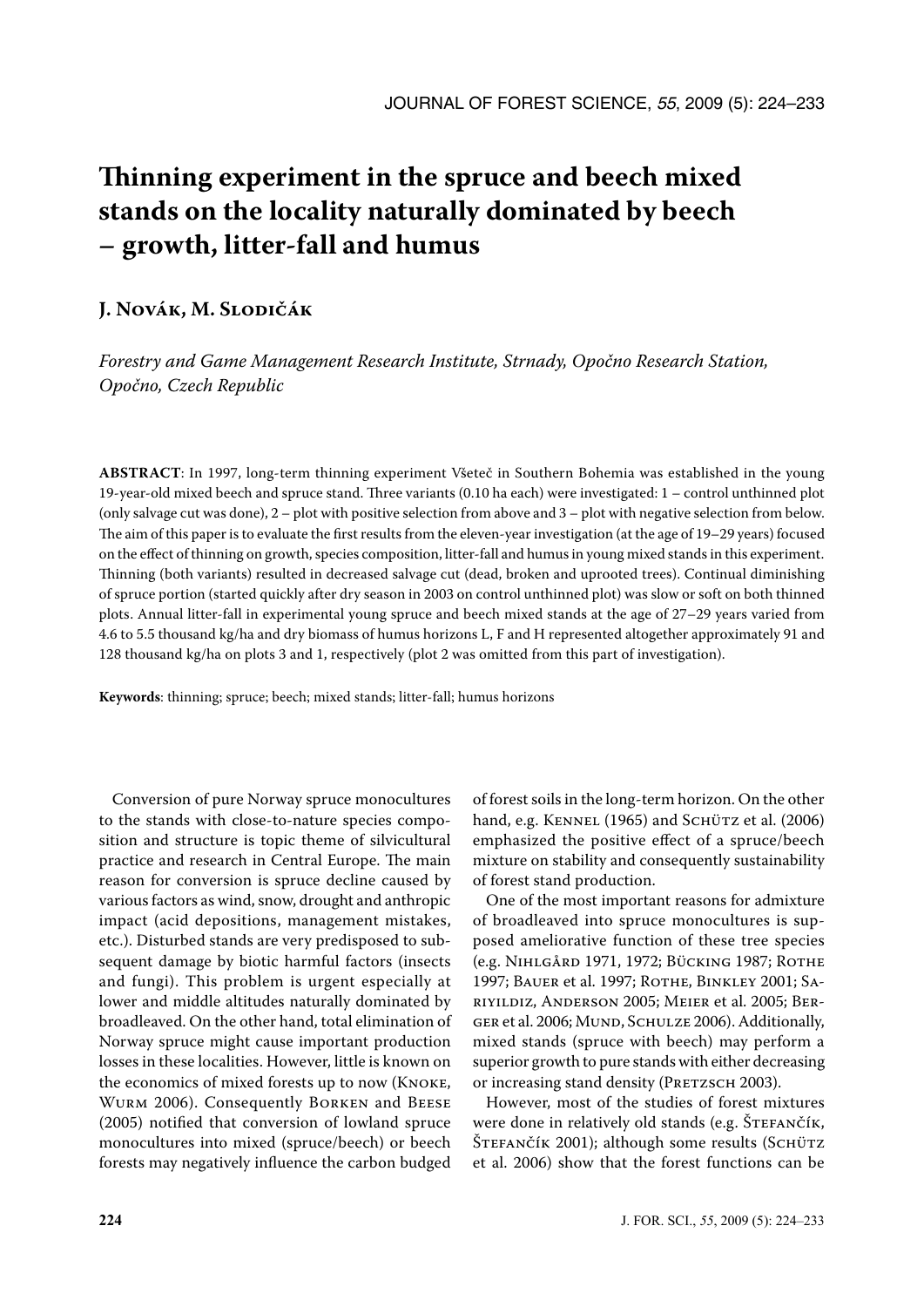improved efficiently by using mixture regulation during the first development stage. Studies from the young stands (thickets, before age of 30 years) are not so wide (e.g. Bonnevie-Svendsen, Gjems 1957; LEBRET et al. 2001; ŠTEFANČÍK 2006). Therefore management decisions in silviculture should be supported by more information from the young mixed stands. Such results are still insufficient in the Czech forestry and, therefore, experimental base for forest tending research (Novák, SLODIČÁK 2003) – historically oriented on pure stands – is being extended to stands with typical mixtures. Thinning series Všeteč is one of this new experiments focused on structure, growth and development of spruce and beech mixed stands with different thinning regimes. The objectives of this study is to evaluate the effect of thinning of mixed beech-spruce stand on growth and species composition, especially on the proportion of beech and spruce in mixture, as well as on forest soil.

# **MATERIAL AND METHODS**

Thinning experiment Všeteč was established in young 19-year-old stands with mixture of European beech (*Fagus sylvatica* L.) and Norway spruce (*Picea abies* [L.] Karst.) in the Southern Bohemia in 1997. The co-ordinates (in the WGS-84 system) of the series are 49°13'48''N latitude and 14°16'25''E longitude. The experiment lies on 7% western slope at an elevation of  $440$  m on Cambisol of  $4<sup>th</sup>$  beech forest vegetation zone (acid category – *Fagetum acidophilum – Avenella flexuosa*). Mean annual temperature is 8°C and mean sum of precipitation represents ca 500 mm.

The thinning experiment consists of the variant stands (0.1 ha) with different thinning regimes:  $1 -$  regime without thinning,  $2 -$  regime with thinning from above and 3 – regime with thinning from below. Each comparative plot is divided into ten blocks by 100 m<sup>2</sup> . For statistical evaluation of measured data, comparative plots were divided into 3 partial plots consisted of 3 blocks. The most extreme block was omitted from evaluation. Diameters of stems in breast height of all individuals and the height on representative sets of trees ( $n = 30$ ) are measured annually. In 1999 (age of 21 years), density of the stand on comparative plot 2 was decreased by thinning with positive selection from above and on comparative plot 3 by thinning with negative selection from below. Tending of other interspersed species (larch, oak, aspen, rowan, and birch) is conformed to thinning regimes of main tree species (beech and spruce).

|         |              |       |                 |     |                                 |                 |               | 1999  | 21 years)       |                |              |                |             | SC                                   |     |                                                                                                                                                                                                                                                   |           |      |          |                                      |    | $S-1$         |    |
|---------|--------------|-------|-----------------|-----|---------------------------------|-----------------|---------------|-------|-----------------|----------------|--------------|----------------|-------------|--------------------------------------|-----|---------------------------------------------------------------------------------------------------------------------------------------------------------------------------------------------------------------------------------------------------|-----------|------|----------|--------------------------------------|----|---------------|----|
| Variant | Tree species |       | 1997 (19 years) |     |                                 | before thinning |               |       | thinning        |                |              | after thinning |             | $(19-29 \text{ years})$<br>1997-2007 |     | 2007 (29 years)                                                                                                                                                                                                                                   |           |      |          | $(19-29 \text{ years})$<br>1997-2007 |    | 1997-2007     |    |
|         |              |       |                 |     |                                 |                 |               |       |                 |                |              |                |             |                                      |     | $N$ $G$ $(m^2)$ $d$ $(cm)$ $d$ $(cm)$ $d$ $(cm)$ $d$ $(cm)$ $d$ $(cm)$ $N$ $G$ $(m^2)$ $d$ $(cm)$ $N$ $G$ $(m^2)$ $d$ $(cm)$ $d$ $(cm)$ $d$ $(cm)$ $(dm)$ $d$ $(cm)$ $d$ $(cm)$ $d$ $(cm)$ $d$ $(cm)$ $d$ $(cm)$ $d$ $(cm)$ $d$ $(cm)$ $d$ $(cm)$ |           |      |          |                                      |    | $G(m^2)$ (%)  |    |
|         | beech        |       |                 |     | 2,756 9.0 6.2 2,756 10.1        |                 | 6.6           |       | I               | I              | 2,756        | 10.1           | 99          |                                      |     | 256 0.2 2,500 15.0                                                                                                                                                                                                                                | $\approx$ | 6.2  | $^{69}$  | $\frac{1}{2}$                        | ಸ  | $\frac{6}{3}$ | 59 |
|         | spruce       |       |                 |     | $2,144$ 12.1 8.6 2,122          | 13.4            | 9.0           | I     | $\mathsf I$     | $\overline{1}$ | 2,122        | 13.4           | $0.6\,$     |                                      |     | $1,133$ $3.4$ $1,011$ $12.6$                                                                                                                                                                                                                      | 12.8      | 3.9  | 32       | 4.2                                  | 49 | 0.5           |    |
|         | beech        |       |                 |     | $2,400$ 4.6* 4.3 2,400 5.3* 4.6 |                 |               | 233   | $\ddot{ }$      |                | 6.0 2,167    | $3.9***$       | $4\ddot{4}$ | ನ್ನ                                  |     | $0.1$ $2,133$ $7.1**$                                                                                                                                                                                                                             | 5.9       | 4.0  | 87       | 9.7                                  | 37 | 3.9           | 85 |
| Z       | spruce       |       | 2,856 12.3      |     | 7.2 2,789                       | 14.6            | 7.9           | 545   | $\overline{31}$ |                | $7.4$ 2,244  | 11.5           | 7.2         | 433                                  |     | $0.6$ 1,878** 19.7*                                                                                                                                                                                                                               | 11.0      | 11.1 | $\infty$ | 3.8                                  | 53 | 10.5          | 85 |
| 3       | beech        | 2,689 | 7.8             | 5.7 | 2,678 8.8                       |                 | $\frac{6}{6}$ | 1,200 | $\frac{6}{1}$   |                | 4.3 $1,478*$ | 7.2            | 9.6         |                                      |     | $0.0$ 1,478* 12.4                                                                                                                                                                                                                                 | 9.8       | 6.2  | 79       | $\vec{r}$                            | 72 | 6.2           | 79 |
|         | spruce       |       | 2,656 14.5      |     | 7.9 2,589 16.2                  |                 | 8.4           | 1,011 | 3.2             |                | 6.4 1,578    | 13.0           | 9.9         | 423                                  | 2.2 | 1,222 16.2                                                                                                                                                                                                                                        | 12.4      | 7.1  | 49       | 4.5                                  | 57 | 4.9           | 34 |

Table 1. Basic data of thinning experiment Všeteč in the spruce and beech mixed stands at the age of 19–29 years (1997–2007). Stars (for plots 2 and 3) indicate significantly

experiment Všeteč in the spruce and

Table 1. Basic data of thinning

beech mixed stands at the age of 19-29 years (1997-2007). Stars (for plots 2 and 3) indicate significantly

without thinning, 2 – comparative plot with thinning from above, 3 – comparative plot with thinning from below

without thinning, 2 - comparative plot with thinning from above, 3 - comparative plot with thinning from below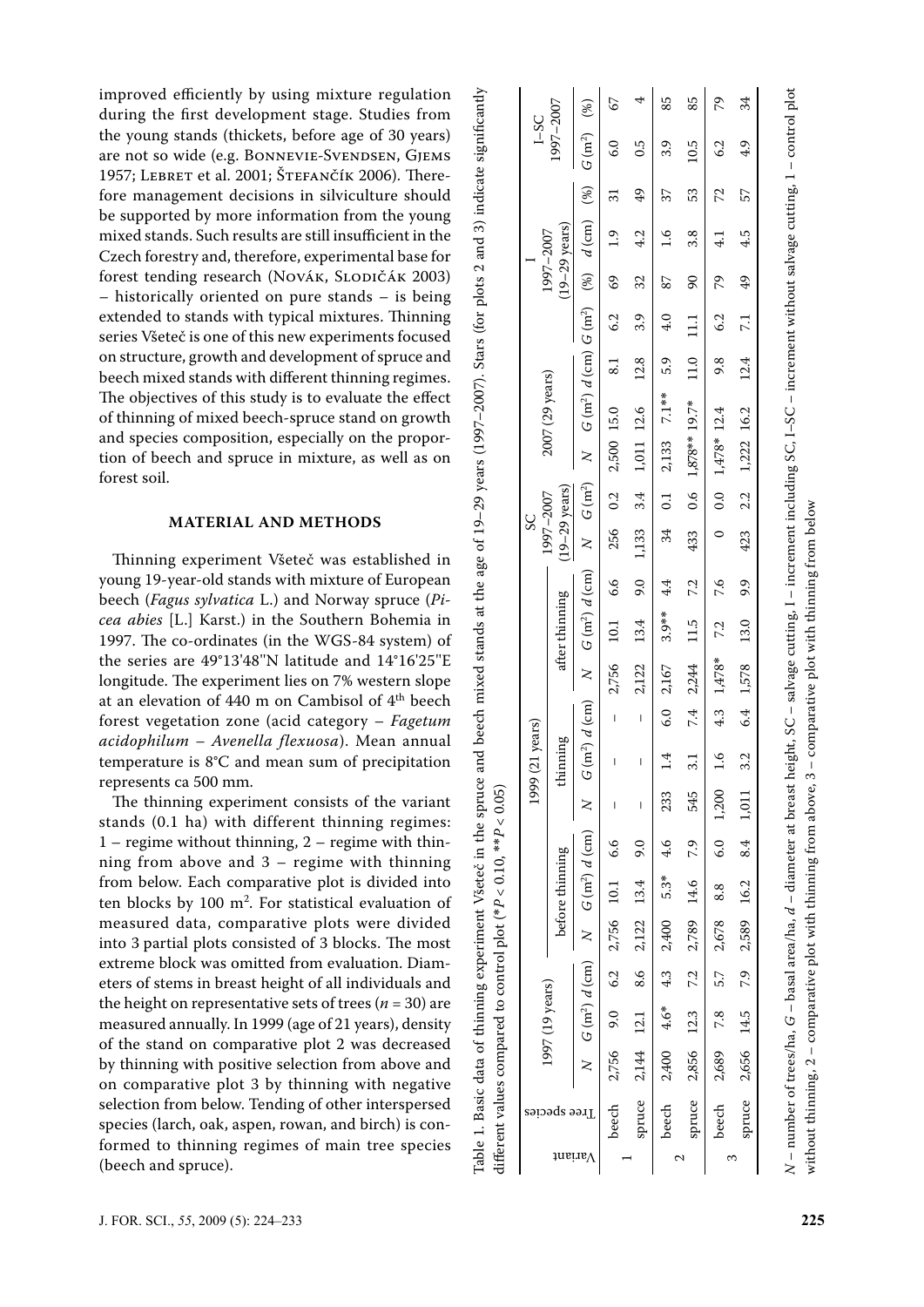In pursuance of the presented research, two variants were selected to investigate litter-fall and humus conditions: 1 (as unthinned) and 3 (as thinned by negative selection from below). In October 2003 (stand age of 25 years), forest-floor-humus horizons (L, F and H) were investigated quantitatively and qualitatively on identical comparative plots (1 and 3). In 2005, litter-fall collectors (five per variant) were installed in plots 1 and 3. The litter-fall samples were collected annually and annual litter-fall was calculated. All samples (humus horizons and litter-fall) were dried at 80°C, and weighed. Nutrient content was assessed from composite samples (after digestion by sulphuric acid and selenium). Total nitrogen (N) concentration was analyzed by Kjeldahl procedure and phosphorus (P) concentration was determined colorimetrically. An atomic absorption spectrophotometer was used to determine total potassium (K) concentration by flame emission, and calcium (Ca) and magnesium (Mg) by atomic absorption after addition of La. All statistical analyses were performed in statistical software package UNISTAT® (one-way ANOVA, Tukey and Dunnett tests). Unless otherwise indicated, test levels of *P* < 0.05 were used throughout.

### **RESULTS**

#### **Growth**

Experiment Všeteč started in 1997 (age of 19 years). Initial number of trees (per hectare) varied from 2,756 on plot 1 to 2,400 on plot 2 for beech and from 2,856 on plot 2 to 2,144 on plot 1 for spruce (Table 1). Differences between variants were insignificant. The only exception was significantly (on the level of *P* < 0.10) lower value of basal area for beeches on plot 2 compared to control plot 1. In 1999 (age of 21 years), density of the stand on comparative plot 2 was decreased by thinning with positive selection from above:

- from 2,400 to 2,167 beeches (removed 10% *N* and 26% *G*),
- from 2,789 to 2,244 spruces (removed 20% *N* and 21% *G*).

In the same year, density of the stand on comparative plot 3 was decreased by thinning with negative selection from below:

- from 2,678 to 1,478 beeches (removed 45% *N* and 18% *G*),
- from 2,589 to 1,578 spruces (removed 39% *N* and 20% *G*).

Since the last revision at the age of 29 years (2007), the number of trees per hectare decreased:

- for beech
	- − to 2,500 trees on control 1 (salvage cutting SC at the age of 19–29 years 256 individuals, i.e. about 9% of original status),
	- − to 2,133 trees on plot 2 (SC at the age of 19 to 29 years 34 individuals. i.e. about 1% of original status),
	- − to 1,478 trees on plot 3 (SC at the age of 19 to 29 years was not found),
- for spruce
	- − to 1,011 trees on control 1 (SC an the age of 19–29 years 1,133 individuals, i.e. about 53% of original status),
	- − to 1,878 trees on plot 2 (SC in the age of 19 to 29 years 433 individuals, i.e. about 15% of original status),
	- − to 1,222 trees on plot 3 (SC in the age of 19 to 29 years 423 individuals, i.e. about 16% of original status).

On the observed experimental series Všeteč, the stand basal area *G*/ha before the first thinning (1999, age of 21 years) reached on control plot 1 values  $23.5 \text{ m}^2$  (10.1 beech + 13.4 spruce) and on plot 3  $- 25.0$  m<sup>2</sup> (8.8 beech + 16.2 spruce). The lowest (significant for beech portion on the level  $P < 0.10$ ) initial *G* was detected on plot 2 values  $19.9 \text{ m}^2$ (5.3 beech + 14.6 spruce). The first experimental thinning decreased *G* on comparative plot 2 to  $15.4 \text{ m}^2$  (3.9 beech + 11.5 spruce) and on comparative plot 3 to 20.2  $m^2$  (7.2 beech + 13.0 spruce).

After including *G* of all removed trees (i.e. including salvage cut), the basal area increment in the period of investigation (age of 19–29 years):

- was the highest on comparative plot 2 (15.1 m<sup>2</sup>) – 4.0 beech and 11.1 spruce),
- then continued the increment on plot 3 (13.3  $m<sup>2</sup>$ ) – 6.2 beech and 7.1 spruce),
- the lowest increment of *G* was formed on control plot  $1(10.1 \text{ m}^2 - 6.2 \text{ beach} \text{ and } 3.9 \text{ spruce}).$

Furthermore, on control plot,  $3.6 \text{ m}^2$  of  $G$  (36% of increment in the period of 1997–2007 and 17% of original status in 1997) had to be removed during the period of investigation as salvage cut (dry trees), whereas salvage cut on plot thinned by program 2 reached only 0.7  $m^2$  (5% of increment in the period of 1997–2007 and 4% of original status in 1997) and on plot thinned by program 3 salvage cut reached 2.2  $m<sup>2</sup>$ (i.e. 17% of increment in the period of 1997–2007 and 10% of original status in 1997). In 2007, at the end of observation period significant (*P* < 0.10) lower number of beeches (according to values directly after thinning in 1999) was found on plot 3 compared to control plot. On the other hand, we detected significantly ( $P < 0.05$ ) higher number of spruces on plot 2,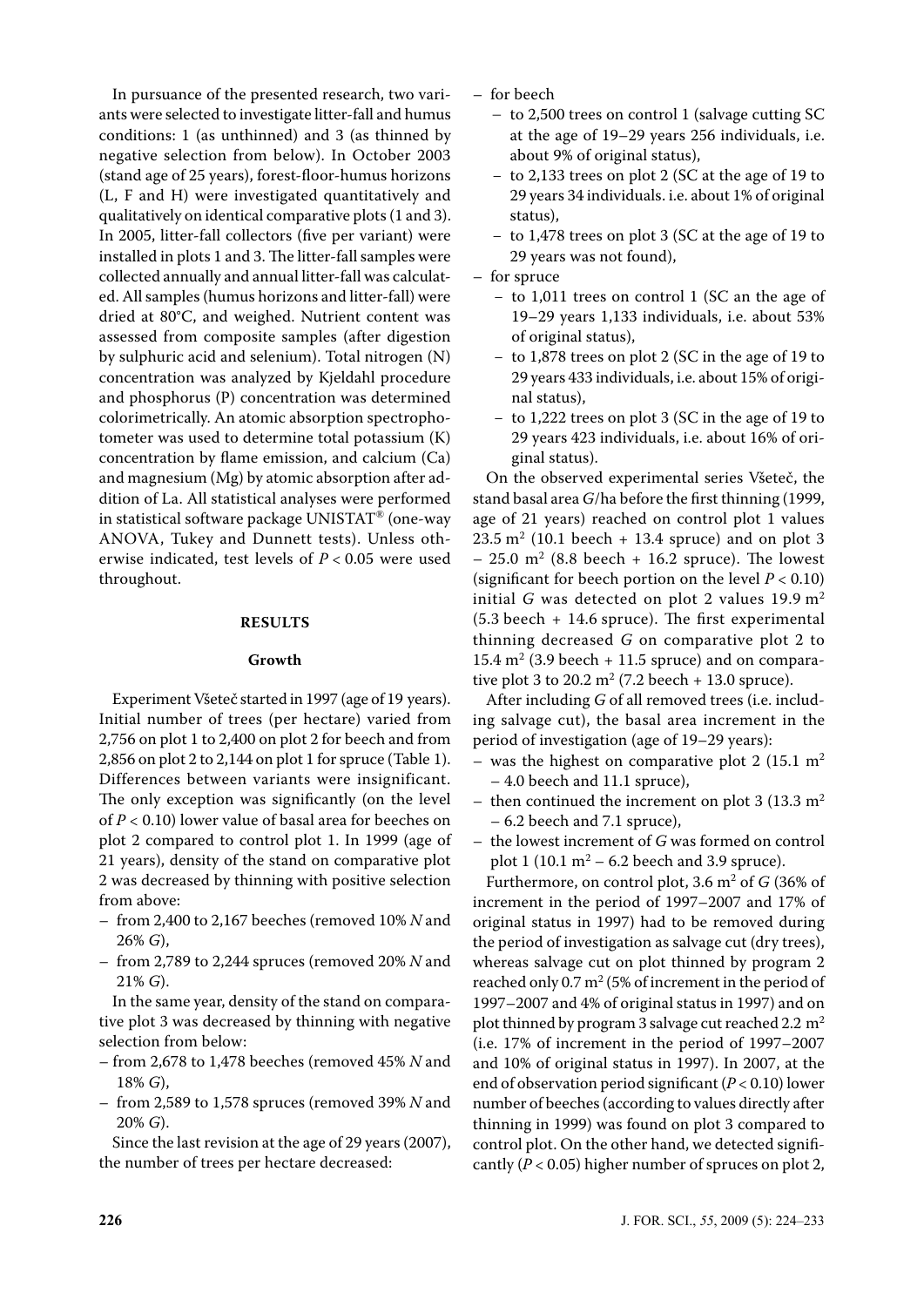where no significant differences have been observed compared to control. Similarly, significantly higher (*P* < 0.10) basal area of spruce portion and lower (*P* < 0.05) basal area of beech portion were found on plot 2 in comparison with control plot. However, as mentioned above, basal area of beeches was significantly lower on plot 2 compared to control plot during the all period of investigation.

#### **Species composition**

Initial tree species ratio for number of trees (beech/ spruce) varied from 1.3 on plot 1 to 0.9 on plot 2. The most balanced ratio for number of trees (*N*) was on plot  $3 - 1.0$  (Fig. 1). In 1999, the first experimental thinning changed this ratio on comparative plot 2 to 1.0 and on comparative plot 3 to significant  $(P < 0.10)$ lower value 0.9 compared to control plot (1.3). Therefore, thinning from above (plot 2) was characterized by increase of beech portion and decrease of spruce portion (i.e. species ratio after thinning was more balanced). On the other hand, by thinning from below (plot 3), beech portion on *N* was decreased and spruce portion was increased.

Salvage cut was relatively low until 2003 (age of 25 years). Later the tree species ratio was strongly influenced by salvage cutting, which was concentrated on dead trees – mainly spruce individuals on all plots. Since 2003, we found significantly  $(P < 0.05)$ lower ratio (beech/spruce) on thinned plots 2 and 3 compared to control. To the period of the last revision at the age of 29 years (2007), the main tree species ratio for number of trees (beech/spruce) achieved:

- 2.4 on control plot 1 (beech portion increased about 85%),
- 1.2 on plot 2 (beech portion increased about 33%),
- 1.3 on plot 3 (beech portion increased about 30%).

At the beginning of the experiment, initial ratio (beech/spruce) for basal area (*G*) varied from 0.4 to 0.6 on thinned plots 2 and 3, respectively. The most balanced ratio for basal area was on control plot 1– 0.8 (Fig. 1). The experimental thinning (1999, age of 21 years) changed this ratio on comparative plot 2 to 0.3 (significant lower value compared to control). Practically no change was detected on comparative plot 3. Therefore, thinning from above (plot 2) was characterized by slight increase of spruce portion and decrease of beech portion. On the other hand, basal area ratio on plot 3 after thinning from below was unchanged.

In the period of last revision in 2007 (age of 29 years), the ratio of main tree species for basal area achieved:

- 1.3 on control plot 1 (beech portion increased about 63%),
- 0.4 on plot 2 (ratio practically unchanged),
- 0.8 on plot 3 (beech portion increased about 33%).

#### **Litter fall**

The total weight of annual litter-fall (as mean annual values at the period of 2005–2007) in studied young spruce and beech mixed stands at the age of 27–29 years varied from 4.6 to 5.5 thousand kg/ha



Fig. 1. Development of beech/spruce ratio (with standard deviation bars) for number of trees (*N* – left) and for basal area (*G* – right) on comparative plots (1 – control unthinned, 2 – thinning by positive selection from above, 3 – thinning by negative selection from below) of thinning experiment Všeteč in the spruce and beech mixed stands at the age of 19–29 years (1997–2007). Stars (for plot 2) and crosses (for plot 3) indicate significantly different values compared to control plot (\* or <sup>+</sup>  $-P < 0.10$ , \*\* or <sup>++</sup> –  $P < 0.05$ )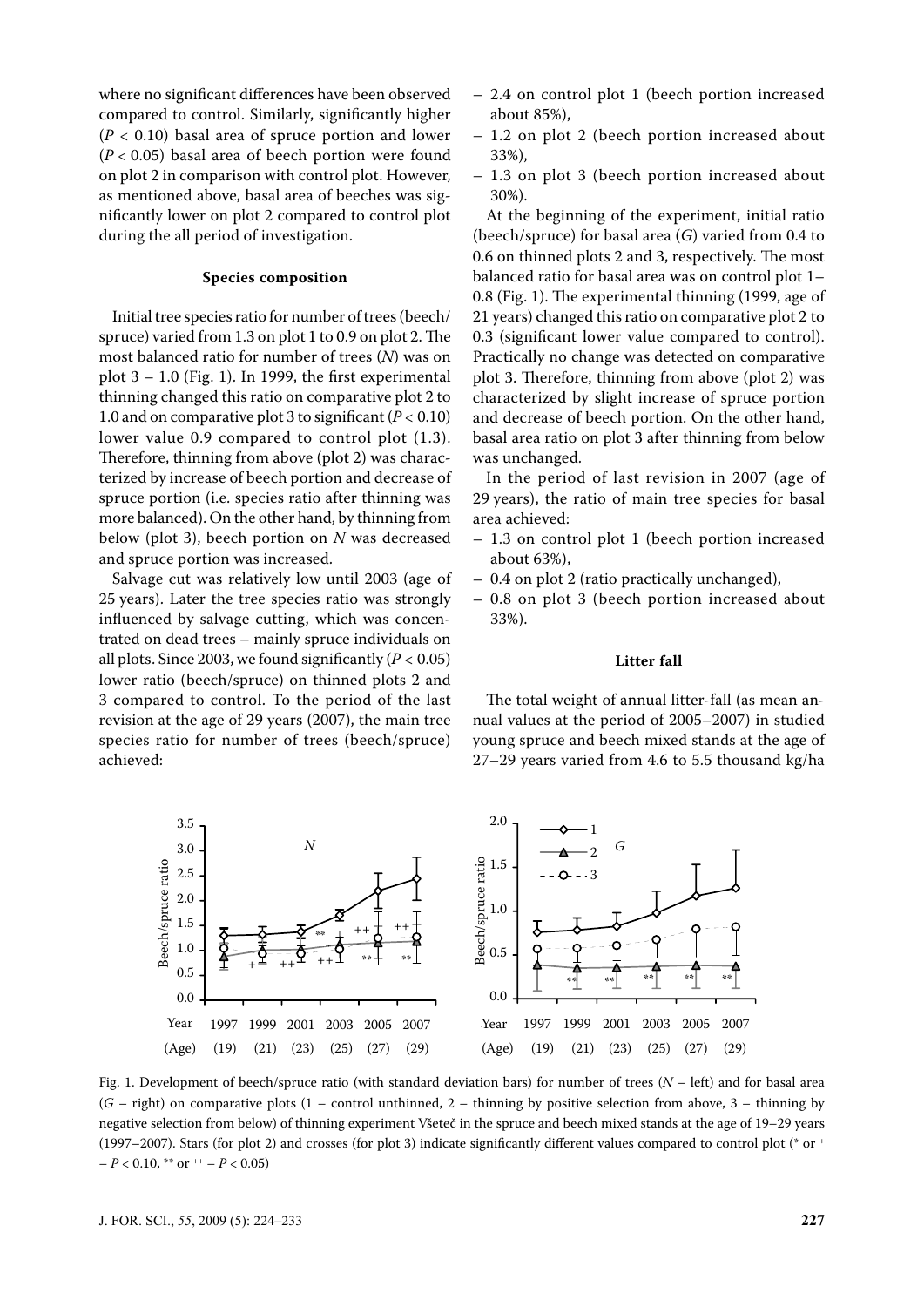Table 2. Total amount of dry mass and nutrients N, P, K, Ca and Mg (with standard deviation – S.D.) in humus horizons (L, F and H – sampled 2003 at the age of 25 years) and in annual litter-fall (sampled 2005–2007 at the age of 27–29 years) on comparative plots (1 – control unthinned and 3 – thinning by negative selection from below) of thinning experiment Všeteč in the spruce and beech mixed stands. Stars (for plot 3) indicate significantly different values compared to control plot (\**P* < 0.10, \*\**P* < 0.05)

| Index                  |              | Variant      |                       | Dry mass<br>$(1,000 \text{ kg/ha})$ |                |              | Nutrients |           |       |
|------------------------|--------------|--------------|-----------------------|-------------------------------------|----------------|--------------|-----------|-----------|-------|
|                        |              |              |                       |                                     | $\overline{N}$ | $\mathbf{P}$ | $\rm K$   | Ca        | Mg    |
|                        |              |              |                       |                                     | (kg/ha)        |              |           |           |       |
|                        |              |              | mean                  | 5.5                                 | 67.1           | 4.4          | 10.3      | 69.9      | 8.0   |
|                        |              | $\mathbf{1}$ | S.D.                  | 1.66                                | 21.66          | 1.31         | 3.01      | 27.91     | 2.11  |
|                        | $\mathbf{L}$ |              | mean                  | 6.7                                 | 79.0           | 5.7          | 14.9      | 86.5      | 10.5  |
|                        |              | 3            | S.D.                  | 1.94                                | 29.72          | 1.94         | 5.33      | 40.46     | 3.62  |
|                        |              |              | mean                  | 17.9                                | 249.5          | 17.1         | 35.4      | 64.4      | 24.9  |
|                        | $\rm F$      | $\mathbf{1}$ | S.D.                  | 3.51                                | 74.19          | 5.13         | 5.95      | 12.81     | 6.11  |
|                        |              | 3            | mean                  | 19.3                                | 251.8          | 20.9         | 38.0      | $100.3**$ | 28.9  |
| Humus horizons (2003)  |              |              | S.D.                  | 4.12                                | 77.74          | 4.57         | 6.68      | 25.56     | 4.16  |
|                        |              |              | mean                  | 104.6                               | 760.7          | 75.1         | 264.3     | 18.7      | 137.8 |
|                        | $\, {\rm H}$ | $\mathbf{1}$ | S.D.                  | 27.44                               | 195.52         | 21.35        | 67.22     | 8.87      | 44.01 |
|                        |              |              | mean                  | $65.0*$                             | 469.5**        | $42.8**$     | 171.8     | 26.6      | 76.8  |
|                        |              | 3            | S.D.                  | 20.68                               | 98.27          | 9.58         | 84.54     | 12.58     | 46.10 |
|                        | $L + F + H$  | $\mathbf{1}$ | $\Sigma$              | 128.0                               | 1,077          | 97           | 310       | 153       | 171   |
|                        |              | 3            | $\boldsymbol{\Sigma}$ | 91.0                                | 800            | 69           | 225       | 213       | 116   |
| Annual<br>litter-fall* |              | $\mathbf{1}$ | mean                  | 4.6                                 | 45.9           | 4.5          | 12.9      | 58.9      | 6.6   |
|                        |              |              | S.D.                  | 0.68                                | 6.80           | 0.66         | 1.91      | 8.72      | 0.97  |
|                        |              |              | mean                  | 5.5                                 | 50.9           | 4.8          | 14.6      | 59.4      | 6.9   |
|                        |              | 3            | S.D.                  | 0.91                                | 8.45           | 0.80         | 2.42      | 9.85      | 1.14  |

\*Mean annual values (2005–2007)

on the variants 1 and 3, respectively (Table 2). Differences between variants were not significant. This amount of biomass represents about 45.9–50.9 kg of N, 4.5–4.8 kg of P, 12.9–14.6 kg of K, 58.9–59.4 kg of Ca and 6.6–6.9 kg of Mg annually per ha. We found higher amount of nutrients in all cases on thinned plot 3 probably due to higher amount of dry mass in annual litter-fall. But differences between variants were insignificant as well.

# **Humus horizons**

In horizon L (Litter), amount of dry biomass varied from 5.5 to 6.7 thousand kg/ha (Table 2). Second horizon F (Fermentation) accumulated from 17.9 to 19.3 thousand kg/ha of dry biomass. The highest value was found in horizon H (humus) – from 65.0 to

104.6 thousand kg/ha. Altogether, horizons L, F and H accumulated approximately 91.0 and 128.0 thousand kg/ha of dry biomass on plots 3 and 1, respectively. On thinned plot 3, dry biomass content was higher (but without significant differences) in layers L and F. On the other hand we observed significantly higher value of dry biomass in horizon H on control plot 1 compared to plot 3.

Total nutrients values, which were determined in horizons L, F, H, corresponded generally with the results from dry mass investigation, i.e. higher amount of dry mass means higher amount of nutrients and *vice versa*, lower amount of dry mass means lower amount of nutrients (Table 2). These results were significant for nitrogen and phosphorus content in horizon H. On the other hand, in horizon F we found significantly higher amount of calcium on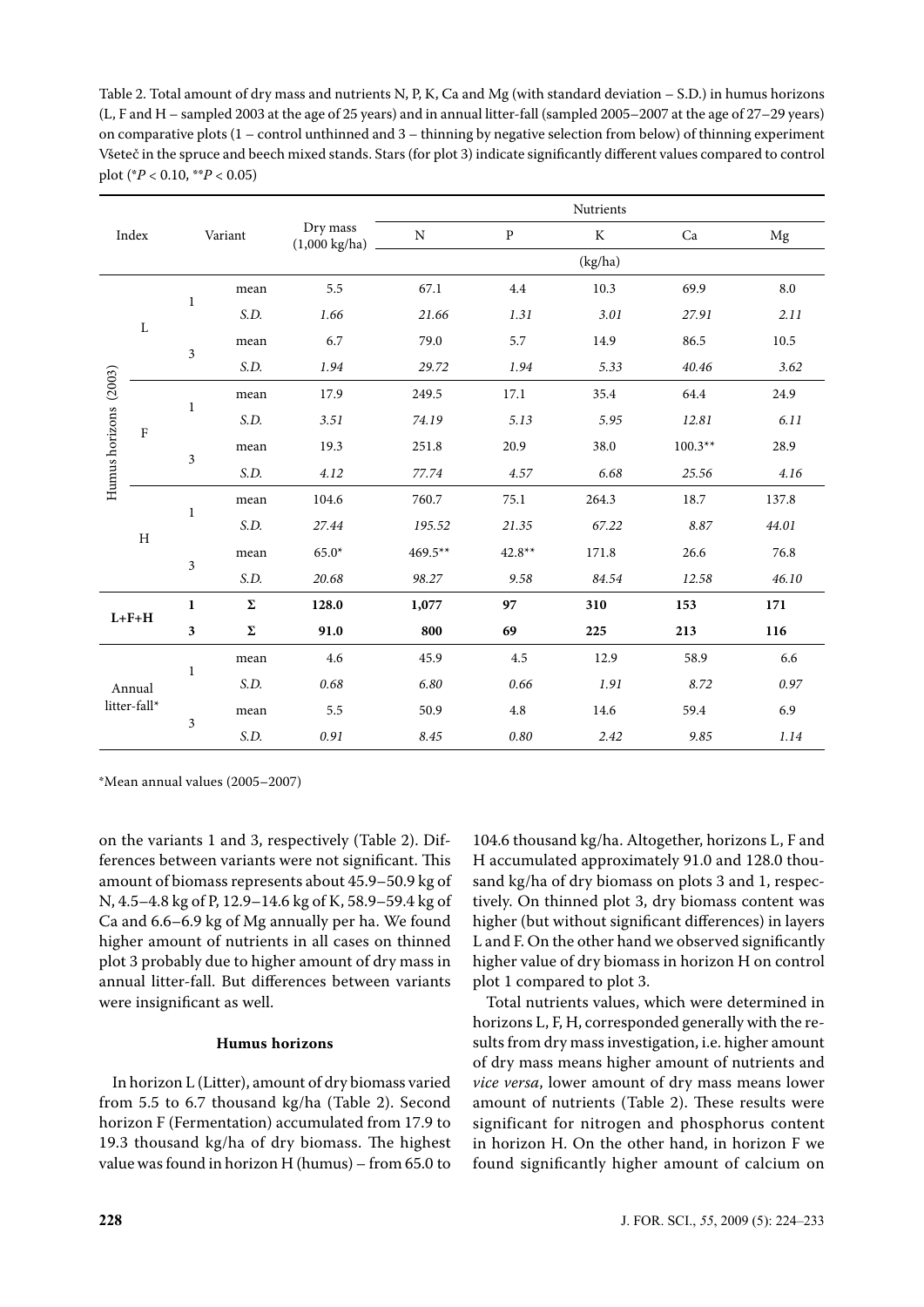thinned plot 3 compared to control 1. Amount of Ca was also higher (but insignificant) on plot 3 in horizon H, although amount of dry mass was higher on control plot 1.

Altogether, horizons L, F and H accumulated per ha approximately 128 and 91 thousand kg of dry biomass on plots 1 and 3, respectively. It means that thinned variant 3 reached about 71% of values detected on control plot 1. This ratio was almost confirmed for total nutrient amount (nitrogen – 74% of control, phosphorus – 71%, potassium – 73% and magnesium  $-68\%$ ). The only exception was total amount of calcium, which represented on variant 3 about 134% compared to control 1. Generally in all horizons (L+F+H), 800–1,100 kg of N, 70–100 kg of P, 230–300 kg of K, 150–210 kg of Ca and 120–170 kg of Mg was accumulated under investigated stands.

#### **DISCUSSION AND CONCLUSION**

Presented results are based on eleven-year investigation (three years before and eight years after the first thinning) and therefore, conclusions are concentrated on main indications from the thinning series. The most pronounced effect of thinning consisted in decreased amount of basal area, which had to be removed as salvage cut (dead trees). Similar investigation of the thinning effect on development of species composition, but in older stands, is described in studies of ŠTEFANČÍK (1990) and Klíma (1994). However, the grade and form of mixture was actively influenced only in the young stands (KRISSL, MÜLLER 1988; SCHÜTZ et al. 2006). In this context, results published by PRETZSCH (2005) are interesting. From the analyses of long term experiments in Germany, it was concluded that whereas spruce reacts most positively on thinning under poor site conditions and with increment reduction on favourable sites, beech behaves oppositely.

From our study it was concluded that eight years after thinning beech portion increased on all three plots, but the most (and significantly higher) increase of beech portion was found on control unthinned plot 1 compared to both thinned plots 2 and 3. This result is in accordance with some Slovakian long-term studies (ŠTEFANČÍK, ŠTEFANČÍK 2003; Štefančík 2006) which were done in mixed sprucefir-beech stands. In our experiment, rapid start of mortality of spruce have been found since 2003. Vegetation period was very hot and dry in this year generally in the Czech Republic (PAVLÍK et al. 2003) and also directly in part of Southern Bohemia (FIALA 2006), where our experiment is placed.

Similar results, but from older stands in Germany were published by Nikolova et al. (2009). They found that despite similar mean annual soil temperature, drought conditions of 2003 reduced total soil respiration in both tree species (spruce and beech), although total soil respiration was reduced more strongly underneath spruce than beech. Additionally, although water deficits persisted during 2003 underneath spruce and beech, periods of exhausted plant-available soil water (0–40 cm soil depth) were longer in spruce (75 vs. 45 days in beech). Higher probability of drought stress underneath spruce than beech was also concluded by BORKEN and BEESE (2005). Another study from the mixture stand (JOST et al. 2004) showed that higher interception of spruce stand results in lower soil water recharge when compared to beech. Water deficiency as a main reason of continual decreasing of spruce portion in the mixture (with pine, larch and broadleaved) was also detected on site *Fageto-Quercetum mesotrophicum* in uplands (JELÍNEK, KANTOR 2001).

Spruce has higher predisposition for drought stress especially in the mixture with beech. Vertical stratification of beech and spruce fine root systems was found in the mixed stand due to a shift in beech fine roots from upper to lower soil layers (BOLTE, Villanueva 2006). On the other hand, spruces had the shallower fine root systems in mixed stand (with beech) compared to pure spruce stand (SCHMID 2002; Schmid, Kazda 2002). Rötzer et al. (2009) found significant changes of above and belowground biomass of spruce and beech when temperature and radiation were increased additionally to decreased precipitation. The reduction in biomass increments of spruce was lower above than below ground, but, in contrast, the results for beech were the opposite (the belowground increments were reduced more).

We found that the total weight of annual litterfall in experimental young spruce and beech mixed stands at the age of 27–29 years varied from 4.6 to 5.5 thousand kg/ha. Although, litter-fall may vary considerably from year to year, results from relatively long-term studies showed, that annual amount of litter-fall in young monocultures of these both species (spruce and beech) are comparable – approximately 3-5 thousands kg/ha/y (Novák, SLODIČÁK 2004, 2006, 2008; Malek 2006).

The results of our investigation showed that first and second horizons L and F (litter + fermentation) accumulated per ha 23–26 thousand kg/ha of dry biomass. These values are comparable with the results from the 33-year-old spruce monoculture in the mountains condition  $- L + F$  25–26 thousand kg/ha (PODRÁZSKÝ et al. 2006). On the other hand,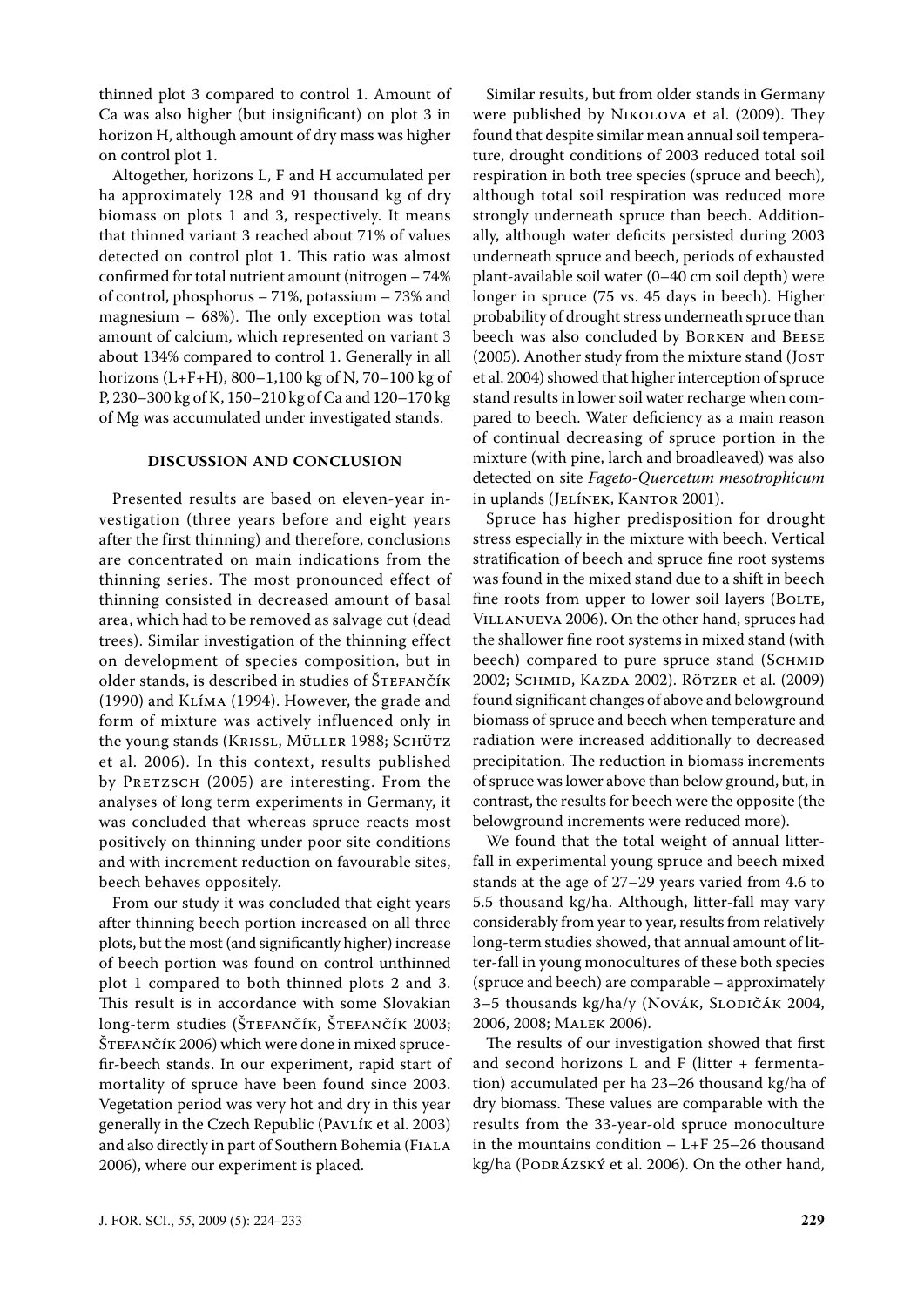under 50-year-old spruce stand in lower site at elevation 400 m half values (13–15 thousand kg/ha) were determined (Šarman 1982a). In the 85-yearold beech monoculture, even lower (8–9 thousand kg/ha) amount of dry biomass in horizon L+F was found (Šarman 1985). However, sampling in this study was done in July and annual litter-fall was partly not included. Another study (PODRÁZSKÝ, Viewegh 2005) presented amount of dry biomass in horizons L+F under beech thicket on values ca 14–18 thousand kg/ha. These horizons accumulated ca 22 thousand kg/ha under older beech stands within the same study.

Our results from nutrient content analysis showed considerable variability in the relatively homogeneous site conditions. Therefore, simple comparison with another studies are not so correct. However, this study showed better humus conditions (especially for nutrient content) under observed mixed spruce beech stands compared with the results from pure spruce monocultures (Novák, SLODIČák 2004; Podrázský, Remeš 2005; Podrázský et al. 2006). It corresponds with the study, which was done in broadleaved and coniferous stands (PRESCOTT et al. 2000; Albers et al. 2004; Borken, Beese 2005; Pernar et al. 2008). These results generally indicate that litter decay is faster in broadleaved or mixedwood forests. But this effect is not simply due to differences in leaf litter quality or to mixing of litters. On the other hand, Šarman (1982b) found in the mountain conditions (elevation 870–900 m) better physical and chemical characteristics of humus horizons under broadleaved mixed stand (ash + maple) compared with spruce monoculture, but with beech monoculture as well.

In our study non-uniform effect of thinning (by negative selection from below – plot 3) on observed humus characteristics was found. Significant differences between variants were observed only: (*i*) in horizon H for total amount of dry mass and total amount of N and P – significant higher values on control plot 1, (*ii*) in horizon F for total amount of Ca – significant higher values on thinned plot 3. Our conclusion partly corresponds with the results from the 50-year-old spruce (Šarman 1982a) and 74-year-old beech (Šarman 1985) monocultures. In these studies, control plots and plots with negative selection from below showed similar results. On the other hand, the best physical and chemical characteristics of humus and upper soil horizons were found under the stands thinned by positive selection from above (in both studies). Consequently, plot 2 with positive selection from above will be included in the litter-fall and humus forms investigation in our experiment.

We found higher content of Ca in holorganic horizons (L+F+H) under stand thinned by negative selection from below, although amount of dry mass and amount of other nutrients were lower on thinned plot. Significantly lower portion (by *N* and *G*) of beech (characterized by faster decomposition – see above) and higher portion of spruce is possible reason of this result.

From the results of eleven-year investigation of thinning experiment Všeteč in mixed beech and spruce stands, it can be concluded:

- The most pronounced effect of thinning consisted in decreased amount of basal area, which had to be removed as salvage cut (dead trees). On control plot,  $3.6 \text{ m}^2$  of G (36% of periodic increment and 17% of original status) had to be removed during the period of investigation (age of 19–29 years) as salvage cut, whereas salvage cut on plot thinned by positive selection from above reached only  $0.7 \text{ m}^2$ (5% of periodic increment and 4% of original status) and on plot thinned by negative selection from below salvage cut reached  $2.2 \text{ m}^2$  (i.e. 17% of periodic increment and 10% of original status).
- Continual decrease of spruce portion (started quickly after dry season in 2003 on control unthinned plot) was slow or soft on both thinned plots.
- Annual litter-fall in experimental young spruce and beech mixed stands at the age of 27 to 29 years varied from 4.6 to 5.5 thousand kg/ha. This amount is comparable with values from young monocultures of these both species (spruce and beech).
- Altogether, horizons L, F and H accumulated per ha approximately 128 and 91 thousand kg of dry biomass on plots 1 and 3, respectively. Generally in all horizons (L+F+H), 800–1,100 kg of N, 70–100 kg of P, 230–300 kg of K, 150–210 kg of Ca and 120–170 kg of Mg was accumulated under investigated stands. These values showed better humus conditions (especially for nutrient content) under observed mixed spruce beech stands compared with the published results from pure spruce monocultures.

# **Acknowledgement**

This study was supported by the long-term research project of the Ministry of Agriculture of the Czech Republic No. MZE-0002070203 *Stabilisation of the Forest Functions in Anthropically Disturbed and Changing Environmental Conditions* (http:// www.vulhm.opocno.cz). Results were evaluated with respect of the conversion of coniferous monocul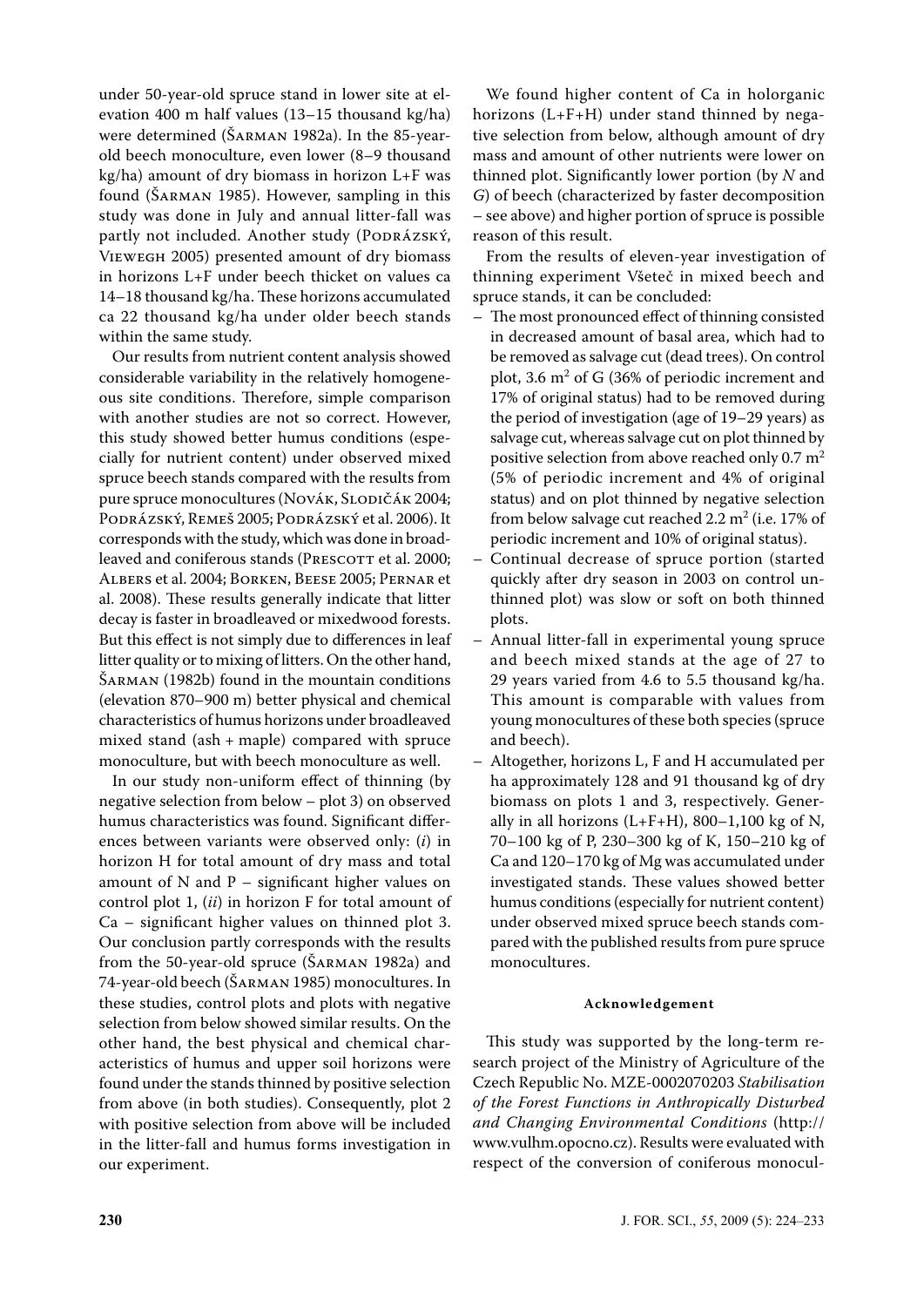tures which is the topic of international collaboration in the Project ConForest (http://www.conforest.unifreiburg.de/) under supervision of European Forest Institute.

#### **R e f e r e n c e s**

- ALBERS D., MIGGE S., SCHAEFER M., SCHEU S., 2004. Decomposition of beech leaves (*Fagus sylvatica*) and spruce needles (*Picea abies*) in pure and mixed stands of beech and spruce. Soil Biology and Biochemistry, *36*: 155–164.
- BAUER G., SCHULZE E.D., MUND M., 1997. Nutrient contents and concentrations in relation to growth of *Picea abies* and *Fagus sylvatica* along a European transect. Tree Physiology, *17*: 777–786.
- BERGER T.W., SWOBODA S., PROHASKA T., GLATZEL G., 2006. The role of calcium uptake from deep soils for spruce (*Picea abies*) and beech (*Fagus sylvatica*). Forest Ecology and Management, *229*: 234–246.
- BOLTE A., VILLANUEVA I., 2006. Interspecific competition impacts on the morphology and distribution of fine roots in European beech *(Fagus sylvatica* L.) and Norway spruce (*Picea abies* (L.) Karst.). European Journal of Forest Research, *125*: 15–26.
- BONNEVIE-SVENDSEN C., GJEMS O., 1957. Amount and chemical composition of the litter from Larch, Beech, Norway Spruce and Scots Pine stands and its effect on the soil. Meddelelser fra det Norske Skogsforsoksvesen, *14*: 111–175.
- BORKEN W., BEESE F., 2005. Soil respiration in pure and mixed stands of European beech and Norway spruce following removal of organic horizons. Canadian Journal of Forest Research, *35*: 2756–2764.
- BÜCKING W., 1987. Streuanlieferung und Rückführung einiger Makroelemente mit der Streu in Fichten- und Buchenwaldökosystemen des Schönbuchs. Mitteilungen des Vereins für Forstliche Standortskunde und Forstpflanzenzüchtung, *33*: 62–99.
- FIALA T., 2006. Vymezení období sucha a období převládající teploty vzduchu pomocí metody doučtových řad na příkladu Vráže u Písku. Meteorologické zprávy, *59*: 65–75.
- JELÍNEK P., KANTOR P., 2001. Production potential and ecological stability of mixed forest stands in uplands – IV. A mixed spruce/pine stand in the forest type group 2S (fresh, nutrient-medium beech-oak stand). Journal of Forest Science, *47*: 529–544.
- JOST G., SCHUME H., HAGER H., 2004. Factors controlling soil water-recharge in a mixed European beech (*Fagus sylvatica* L.) -Norway spruce (*Picea abies* (L.) Karst.) stand. European Journal of Forest Research, *123*: 93–104.
- KENNEL R., 1965. Untersuchungen über die Leistung von Fichte und Buche im Rein- und Mischbestand. Allgemeine Forst- und Jagdzeitung, *136*: 149–161, 173–189.
- KLÍMA S., 1994. Vliv úrovňové a podúrovňové probírky na růst a strukturu směsi modřínu s bukem. In: Tesař V. (ed.),

Růst, význam a pěstování modřínu. Sborník ze semináře, Brno, 21.–22. 9. 1994. Brno, MZLU: 63–70.

- KNOKE T., WURM J., 2006. Mixed forests and a flexible harvest policy: a problem for conventional analysis? European Journal of Forest Research, *125*: 303–315.
- KRISSL W., MÜLLER F., 1988. Mischwuchsregulierung von Fichte und Buche in der Jungbestandsphase. FBVA Berichte, *29*: 50.
- LEBRET M., NYS C., FORGEARD F., 2001. Litter production in an Atlantic beech (*Fagus sylvatica* L.) time sequence. Annals of Forest Science, *58*: 755–768.
- MALEK S., 2006. Struktura i dynamika opadu organicznego w drzewostanie bukowym na powierzchni monitoringowej w ojcowskim parku narodowym w latach 1995–2000. Lesne Prace Badawcze, *3*: 71–82.
- MEIER I.C., LEUSCHNER C., HERTEL D., 2005. Nutrient return with leaf litter fall in *Fagus sylvatica* forests across a soil fertility gradient. Plant Ecology, *177*: 99–112.
- MUND M., SCHULZE E.D., 2006. Impacts of forest management on the carbon budget of European beech (*Fagus sylvatica*) forests. Allgemeine Forst- und Jagdzeitung, *177*: 47–63.
- NIHLGÅRD B., 1971. Pedological influence of spruce planted on former beech forest soils in Scania, South Sweden. Oikos, *22*: 302–314.
- NIHLGÅRD B., 1972. Plant biomass, primary production and distribution of chemical elements in a beech and a planted spruce forest in South Sweden. Oikos, *23*: 69–81.
- NIKOLOVA P.S., RASPE S., ANDERSEN C.P., MAINIERO R., BLASCHKE H., MATYSSEK R., HÄBERLE K., 2009. Effects of the extreme drought in 2003 on soil respiration in a mixed forest. European Journal of Forest Research, *128*: 87–98.
- NOVÁK J., SLODIČÁK M., 2003. Long-term experiments with thinning of forest stands. Ekológia (Bratislava), *22*: 259–264.
- NOVÁK J., SLODIČÁK M., 2004. Structure and accumulation of litterfall under Norway spruce stands in connection with thinnings. Journal of Forest Science, *50*: 101–108.
- NOVÁK J., SLODIČÁK M., 2006. Litter-fall as a source of nutrients in mountain Norway spruce stands in connection with thinning. In*:* JURÁSEK et al. (eds), Stabilization of forest functions in biotopes disturbed by anthropogenic activity. Jíloviště-Strnady, Výzkumný ústav lesního hospodářství a myslivosti, Výzkumná stanice Opočno: 297–310.
- NOVÁK J., SLODIČÁK M., 2008. Quantity and quality of litter-fall in young European beech (*Fagus sylvatica* L.) stands in localities naturally dominated by broadleaves. Austrian Journal of Forest Science, *125*: 67–78.
- PAVLÍK J., NĚMEC L., TOLASZ R., VALTER J., 2003. Mimořádné léto roku 2003 v České republice. Meteorologické zprávy, *56*: 161–165.
- PERNAR N., MATIĆ S., BAKŠIĆ D., KLIMO E., 2008. The accumulation and properties of surface humus layer in mixed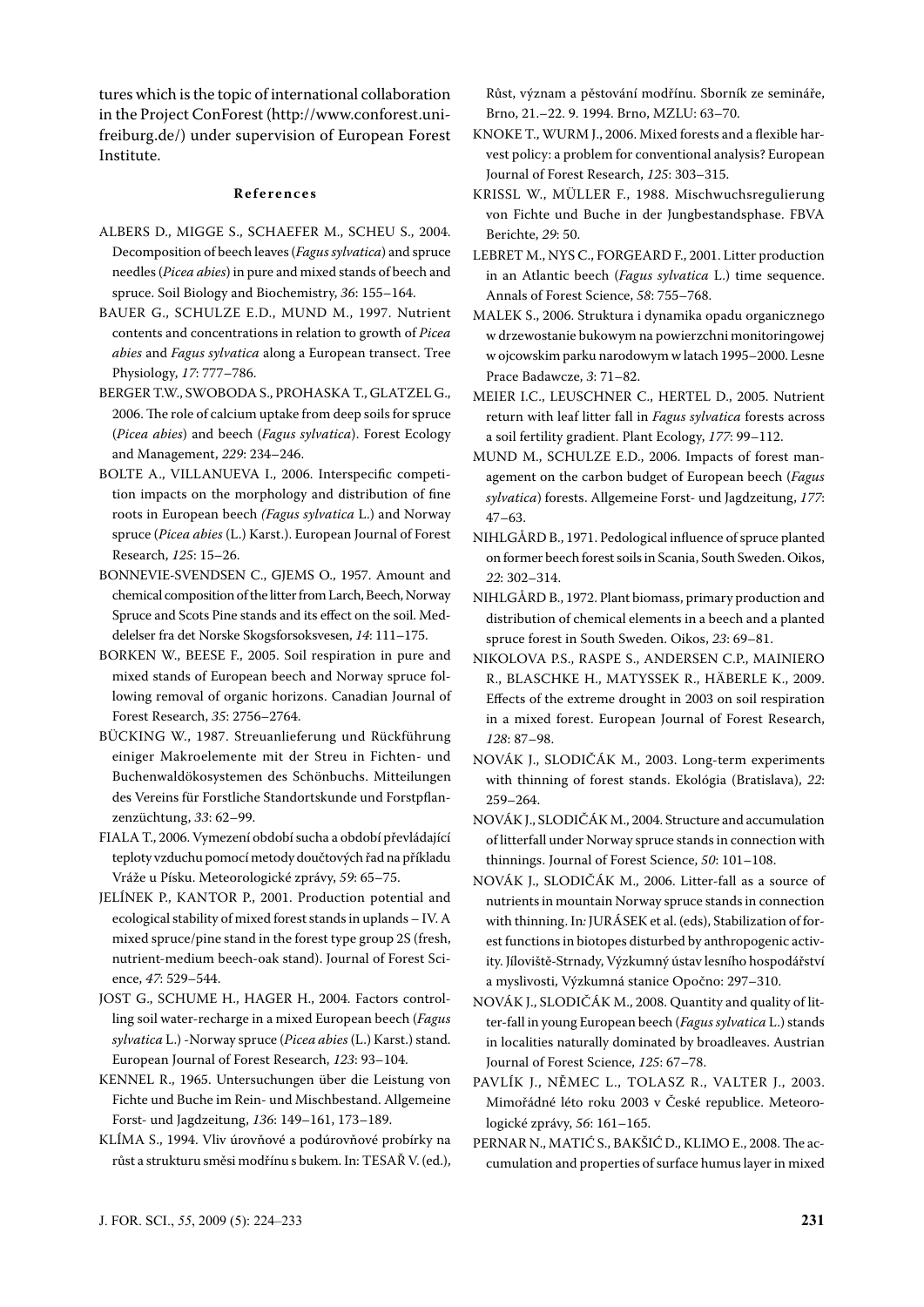selection forests of fir on different substrates. Ekológia (Bratislava), *27*: 41–53.

PODRÁZSKÝ V., REMEŠ J., 2005. Effect of tree species on the humus form state at lower altitudes. Journal of Forest Science, *51*: 60–66.

PODRÁZSKÝ V.V., VIEWEGH J., 2005. Comparison of humus form state in the beech and spruce parts of the Žákova hora National Nature Reserve. Journal of Forest Science (Special Issue), *51*: 29–37.

PODRÁZSKÝ V., MOSER W.K., NOVÁK J., 2006. Changes in the quantity and characteristics of surface humus after thinning treatments. Scientia Agriculturae Bohemica, *37*:  $25 - 28.$ 

PRESCOTT C.E., ZABEK L.M., STALEY C.L., KABZEMS R., 2000. Decomposition of broadleaf and needle litter in forests of British Columbia: influences of litter type, forest type, and litter mixtures. Canadian Journal of Forest Research, *30*: 1742–1750.

PRETZSCH H., 2003. The elasticity of growth in pure and mixed stands of Norway spruce (*Picea abies* (L.) Karst.) and common beech (*Fagus sylvatica* L.). Journal of Forest Science, *49*: 494–501.

PRETZSCH H., 2005. Stand density and growth of Norway spruce (*Picea abies* (L.) Karst.) and European beech (*Fagus sylvatica* L.): evidence from long-term experimental plots. European Journal of Forest Research, *124*: 193–205.

ROTHE A., 1997. Einfluß des Baumarten-anteils auf Durchwurzelung, Wasserhaushalt, Stoffhaushalt und Zuwachsleistung eines Fichten-Buchen-Misch-bestandes am Standort Höglwald. Forstliche Forschungsberichte München, *163*: 174.

ROTHE A., BINKLEY D., 2001. Nutritional interactions in mixed species forests: a synthesis. Canadian Journal of Forest Research, *31*: 1855–1870.

RÖTZER T., SEIFERT T., PRETZSCH H., 2009. Modelling above and below ground carbon dynamics in a mixed beech and spruce stand influenced by climate. European Journal of Forest Research, *128*: 171–182.

SARIYILDIZ T., ANDERSON J.M., 2005. Variation in the chemical composition of green leaves and leaf litters from three deciduous tree species growing on different soil types. Forest Ecology and Management, *210*: 303–319.

SCHMID I., 2002. The influence of soil type and interspecific competition on the fine root system of Norway spruce and European beech. Basic and Applied Ecology, *3*: 339–346.

SCHMID I., KAZDA M., 2002. Root distribution of Norway spruce in monospecific and mixed stands on different soils. Forest Ecology and Management, *159*: 37–47.

SCHÜTZ J.P., GÖTZ M., SCHMID W., MANDALLAZ D., 2006. Vulnerability of spruce (*Picea abies*) and beech (*Fagus sylvatica*) forest stands to storms and consequences for silviculture. European Journal of Forest Research, *125*: 291–302.

ŠARMAN J., 1982a. Vliv probírky na povrchový humus ve smrkovém porostu. Lesnictví-Forestry, *28*: 31–42.

ŠARMAN J., 1982b. Vliv dřeviny na tvorbu humusové formy. In: Konference mladých vědeckých pracovníků v lesním hospodářství. Brno, VŠZ: 14–23.

ŠARMAN J., 1985. Vliv probírky na humusový profil v bukovém porostu. Lesnictví, *31*: 341–349.

ŠTEFANČÍK L., 1990. Vplyv prebierok na štruktúru a stabilitu zmiešaných smrekovo-jedľovo-bukových porastov. Vedecké práce VÚLH Zvolen, *39*: 113–128.

ŠTEFANČÍK I., 2006. Changes in tree species composition, stand structure, qualitative and quantitative production of mixed spruce, fir and beech stand on Stará Píla research plot. Journal of Forest Science, *52*: 74–91.

ŠTEFANČÍK I., ŠTEFANČÍK L., 2001. Assessment of tending effect on stand structure and stability in mixed stands of spruce, fir and beech on research plot Hrable. Journal of Forest Science, *47*: 1–14.

ŠTEFANČÍK I., ŠTEFANČÍK L., 2003. Effect of long-term tending on qualitative and quantitative production in mixed stands of spruce, fir and beech on Motyčky research plot. Journal of Forest Science, *49*: 108–124.

> Received for publication September 15, 2008 Accepted after corrections January 20, 2009

# **Experiment s výchovou smíšených porostů smrku a buku na stanovišti s přirozenou dominancí buku – růst, opad a humus**

**ABSTRAKT**: Experiment Všeteč s výchovou smíšených porostů buku a smrku byl založen v jižních Čechách v roce 1997 v mladém 19letém porostu ve třech variantách (každá o velikosti 0,10 ha): 1 – kontrolní plocha bez výchovy (pouze nahodilá těžba), 2 – plocha s pozitivním výběrem v úrovni a plocha 3 – plocha s negativním výběrem v podúrovni. Cílem práce bylo vyhodnotit první výsledky z 11letého sledování experimentu (věk porostů 19–29 let), zaměřené na vliv výchovy na růst, dřevinnou skladbu, opad a humus mladých smíšených porostů. Výchovné zásahy (obě varianty) vedly ke snížení objemu nahodilé těžby, tj. podílu suchých, zlomených a vyvrácených jedinců. Kontinuální snižování podílu smrku ve směsi (stupňující se rychle po suchém období v roce 2003 na kontrolní ploše bez